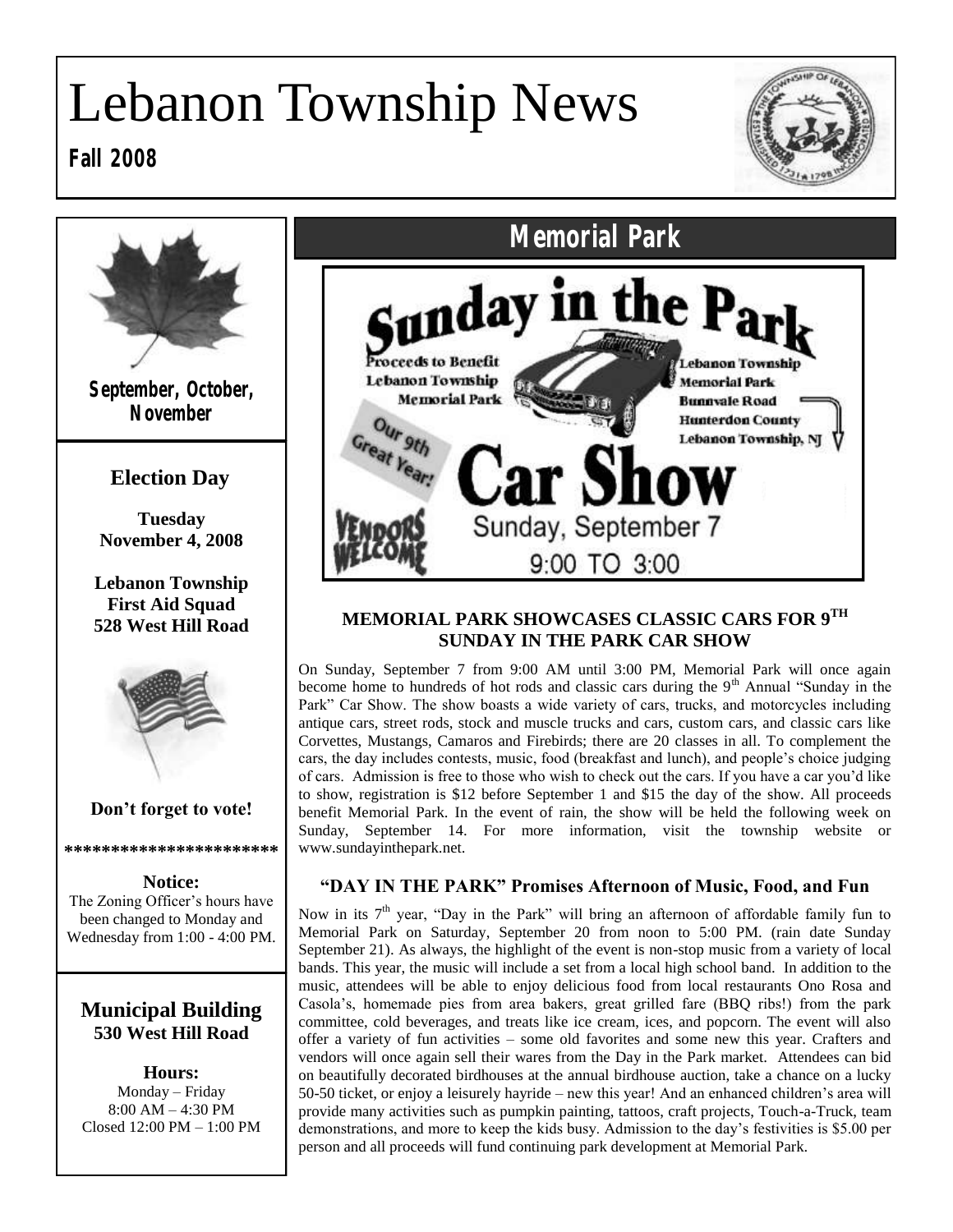### **Fire Department**



### **Home Fire Safety**

Home fire safety means keeping your family and home safe from the devastations of fire. Home fire safety should always be a top priority and is almost entirely about prevention. A little bit of prevention can go a long way. There are very simple steps you can take to promote fire safety in your home:

- **1.** Make sure there is a working smoke detector in each room
- **2.** Keep your valuables in a fire-proof safe
- **3.** Keep flammable and dangerous items out of the reach of 4. children
- **4.** Create a fire evacuation plan and practice it with the entire **Who was the First Volunteer Fire Chief of**  family, including children
- **5.** Make sure all exits are easily accessible debris, garbage and other obstacles can prevent people from getting out and prevent rescue workers and fire fighters from getting in
- **6.** Make sure your children have a clear understanding of what to do in case of a fire and what to do if their clothes or hair catch on fire

Home fire safety is an easy thing to promote. It only takes some simple, common-sense precautions, fresh batteries, and a clear plan.

### **Fire Fighters Needed**

We are looking for new members! To learn more about joining the Fire Department, please stop by any Monday you see the doors open, call Steve at (908) 537-4454 or email smbisbee@comcast.net.

### **2008 Fund Drive**

Within the next few weeks you should be receiving the Fire Department's 2008 fund drive mailing. As always, the department needs your support. We are here for you 24 hours a day, seven days a week. Please take a moment to look over the information and help support YOUR fire department.

Thank you again, Fund Drive Committee

### **Pancake Breakfast - October 12 First Breakfast of the Season**

The Lebanon Township Fire Department has been holding Pancake Breakfasts for over thirty years. This great tradition is held from 8:00 AM to Noon every second Sunday from October until June, at Station One on Anthony Road. The cost is \$5.00 for

adults and \$3.00 for children under 10. All money raised supports the Lebanon Township Fire Department.

Directions to Station One on Anthony Road:

- 1. From the A&P in Califon, follow Sliker Road until it turns into Anthony Road (bear left onto Anthony). Follow Anthony Road. Watch for signs; the Fire House will be on the left.
- 2. From Point Mountain or Route 31, take Musconetcong River Road (Route 645) to Hollow Road. At the top of the hill, turn right onto Anthony Road. Watch for signs; the Fire House will be on the left.
- 3. From the Municipal Building or Hill Road, follow Red Mill Road to Newport Road. Make a right onto Newport and follow to the end (just past the Road Department Building). Turn left onto Anthony Road. Watch for signs; the Fire House will be on the left.
- If you get lost call (908) 537-2838.

# **America?**

Along with founding a newspaper, signing the Declaration of Independence and flying famous kites, Benjamin Franklin is also known for forming the first volunteer fire company in America. That's right! In 1736, in Philadelphia, Pennsylvania, Benjamin Franklin formed the first volunteer fire company called the Union Fire Company. Of course, it's only fitting that he be Fire Chief of the new fire company ... and so he was!

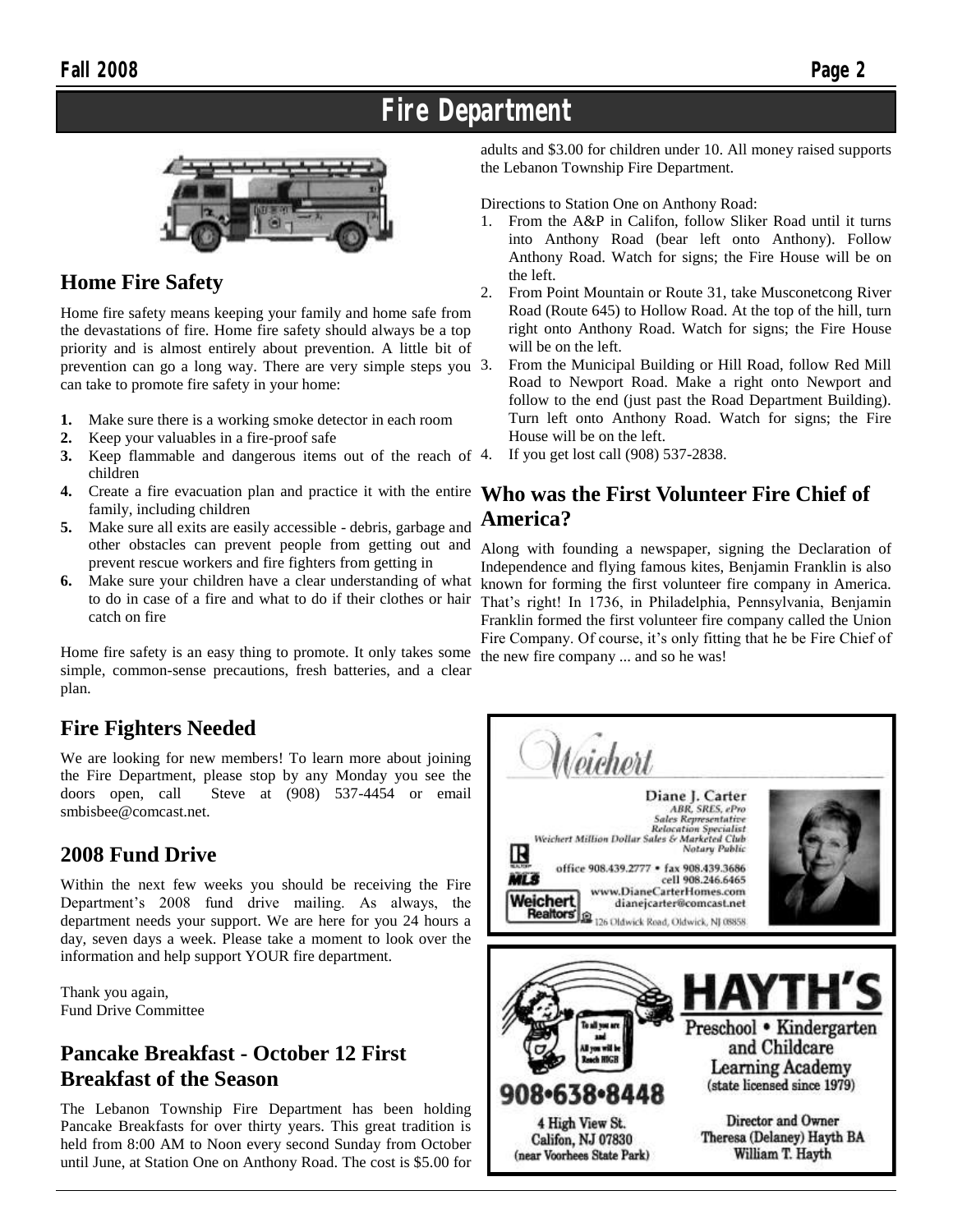### **First Aid Squad**

### **Save A Life – Volunteer at the First Aid Squad**

The First Aid Squad, located at 528 West Hill Road, is looking for volunteers. The squad serves the majority of the township, plus Voorhees High School, Hagedorn Psychiatric Hospital and several other special needs facilities. Members do multiple standbys at the high school throughout the year, including the home varsity football games.

People who join now can enroll in the next EMT course. The squad provides necessary training and equipment, beginning with CPR and automated external defibrillator classes, followed by the 120 hour EMT schooling. Members may then opt to participate in advanced training, such as vehicle extrication, confined spaces, structural collapse and water rescue. Anyone age 16 and over may join and the squad has a cadet program for teenagers.

If medical calls aren't your thing, don't be daunted about helping in some other way. The squad needs people with business, accounting and administrative experience to help out in the office, and mechanics and handymen to help maintain the vehicles and the First Aid Squad building.

For more information, stop by the squad building during one of our monthly meetings the second Monday of each month at 7:30 PM, visit www.19rescue.org, e-mail info@19rescue.org or call (908) 638-6851.

### **Thanks!**

As our fund drive winds down, the officers and members of the Lebanon Township First Aid Squad would like to thank all those who contributed this year. If you haven't yet contributed, please **First Aid Squad Survey** consider doing so. As the students at Valley View School have shown with their annual Penney Drive for the squad, even the smallest amount makes a difference. We are grateful for their hard work in collecting their pennies.

The squad is a private non-profit free emergency medical service. We only serve the people of Lebanon Township. We rely almost exclusively on donations from the community for our operation expenses. Our audits and information about the squad can be found at www.19rescue.org.

### **Watch Out For School Buses**

On the way to work in the morning, every second counts. But is saving a minute worth killing a child?

More and more commuters have been taking that chance, according to Donna Ader, an EMT with the Lebanon Township First Aid Squad and a bus driver and office assistant for the Hunterdon County Education Services Commission, which provides bus service to Glen Gardner, North Hunterdon High School, and Union and Franklin Townships' school districts. "A lot of vehicles will do anything to get in front of the bus," she

said, including passing a bus with its red lights flashing.

Drivers run the flashing yellow school bus lights or blatantly pass the bus when it is stopped with the red lights on and its stop sign sticking out. Ms. Ader considers picking up and dropping off children "the scariest part of the job. There have been a number of close calls."

When a driver passes a bus, the only recourse is for the bus driver to take down the offender's license plate number, file a complaint and go to court. This is easier said than done. "It's hard to get a license plate as they are flying by you at 50 mph or even more," said Ms. Ader." I wish the drivers on the road would treat the bus like their child was riding on it."

Drivers not following the rules around school buses have always been a problem. "Everyone is in a hurry. It's rush, rush, rush. Some people are not paying attention and some people are just clueless," she said. When drivers see that a bus is coming to a stop, "it's just like the traffic light. They think they can beat it."

The law is clear: On a non-divided highway, if a bus is receiving or discharging children, cars must stop 25 feet from the stationary bus on both sides of the road. On divided highways, cars must stop on the same side as the bus and on the opposite side they must slow down to 10 mph. A first offense can cost a driver \$100 or more, 15 days in jail and/or 15 days of community service and 5 points on his or her license.

To help keep our children safe, pay attention to the school buses and if you see someone passing a school bus with its red lights flashing, call 9-1-1 and report it.

This Fall, the First Aid Squad will be conducting a survey of the township residents to collect data to aid in shaping how the First Aid Squad continues to handle Emergency Medical Services in the township.

The survey can be completed on-line, at www.19rescue.org. It is timed to take less then five minutes to complete. If you cannot access the online survey, please pick up a paper copy from the side door at the First Aid Squad. The survey will run from the beginning of August until the end of September.

### **We ask that every household participate. This survey will play a vital role in how emergency medical services are handled in our township.**

Any questions, comments, or problems, please feel free to call the station at (908) 638-6851 or email Info@19rescue.org.

Thank you for your time and assistance.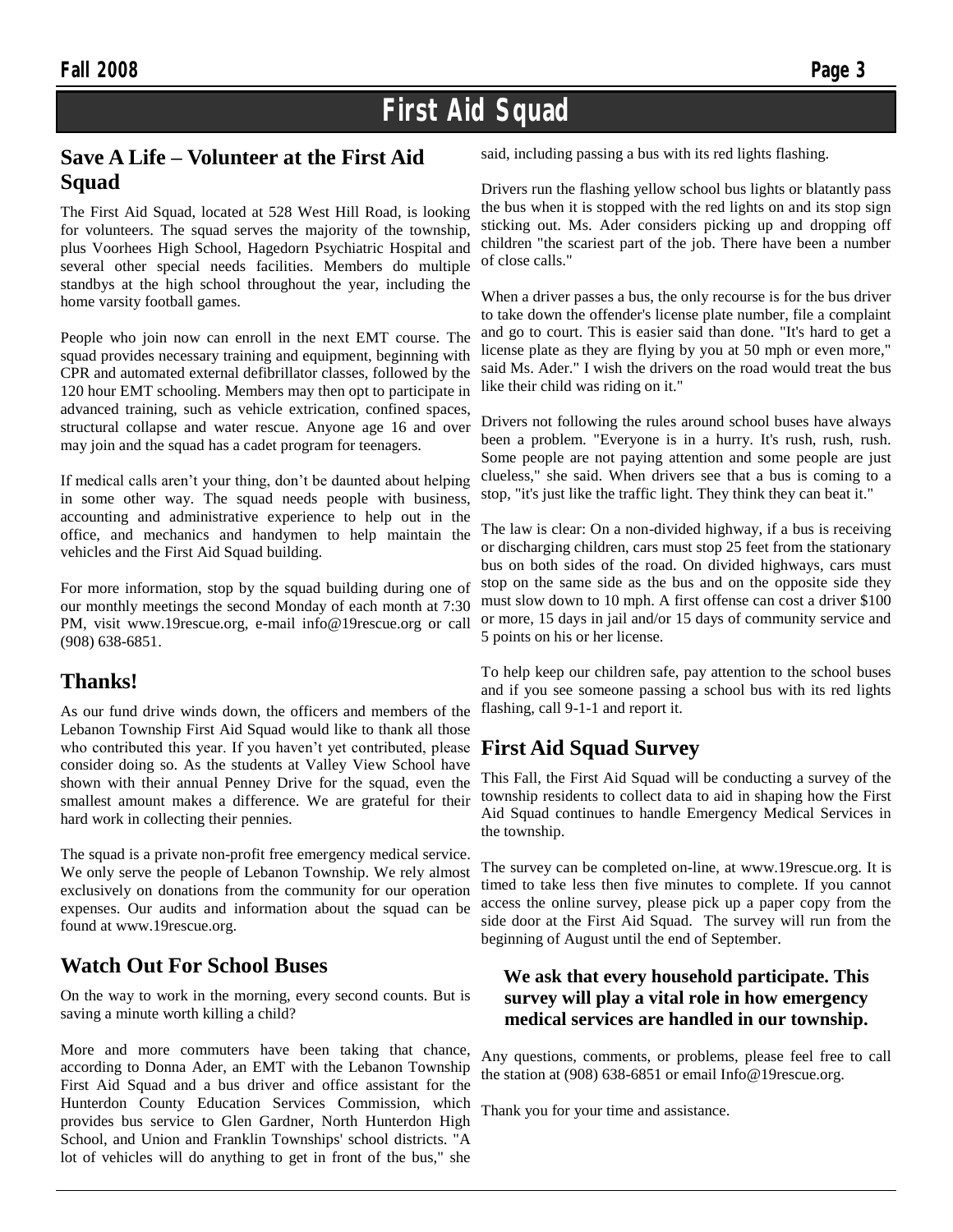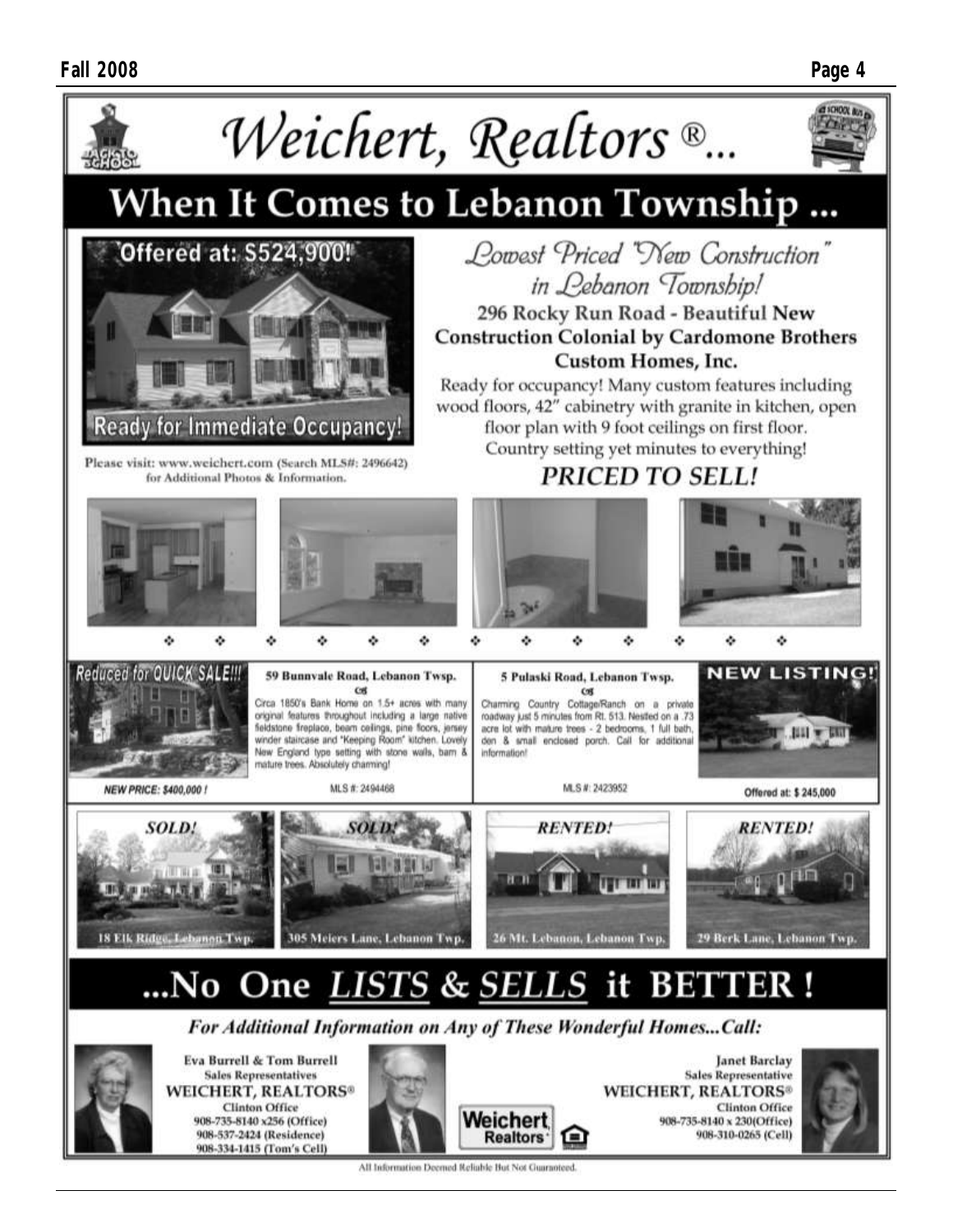**★★★★★★★★★★★★★★★** 

### **Bunnvale Library**

Our Summer Reading Programs for children and adults were again very popular this year. Spurred by the success of last year's inaugural event for adults, the Hunterdon County Library System offered its second annual program from June-August, 2008. Dozens of adults from Bunnvale participated. More than 70 children, from preschoolers through sixth graders, also enrolled and earned prizes for achieving their reading goals. The program culminated in a celebration on August 22, with refreshments, award certificates and special prizes.

Thanks to our very generous and creative community, a number of unique displays are much admired at the library. In August, Andrew and Anna Babiuk-Murray showed their model car collection. September features Doris Terris' pastels and watercolors. For October, Kara Drake offers her collection of Wonder Woman. In November, Lois Deutsch's students at the Hunterdon Learning Center present their ceramics and arts projects.

Fall Story Time for preschoolers continues on Fridays from 1:00-2:00 PM, beginning on September 19. The minimum age is two years old. Pre-registration is required.

As always, we offer a diverse collection of fiction, nonfiction, audio books, DVDs, reference materials, and public-accessible computers, copy and fax machines. We can research and fulfill special requests, and are open to suggestions/recommendations to better serve you. So come see what is under our new (as of June) roof!

> HOURS: Wednesday, 1:00 - 8:00 PM Thursday, Friday, Saturday, 10:00 AM - 5:00 PM

> > TELEPHONE: (908) 638-8884



- · SCOTCHGARD at No Extra Cost
- · Safe, Quiet System
- · Cleans Deep, Dries Fast
- . We Bring Our Own Softened Water
- . We Take Away Soil & Waste Water
- . We Leave No Soapy, Sticky Powdery Residue
- . Vans, Cars, Motor Homes Also Cleaned

Our Customers Are Our Friends! "Call For Neighborhood References!"

Residential . Commercial Prompt Service Free Fetimate

1-800-345-0140



**John and Dolores Papp Lebanon Township, NJ**

### **9/11 Memorial Service**

On September 11, 2008 there will be a memorial service at Lebanon Township Memorial Park to honor victims of the terrorist attacks of 9/11 and for those who have died defending our freedom. The ceremony will begin at approximately 6:30 PM. All are welcome to attend.



www.paddlerscove.com **Perception • Dagger • Wilderness System** 

**Emotion . Current Designs . Heritage** Riot • Wavesport • Mainstream

Port Colden Mall . Rt. 57E, Washington, NJ Call 888-835-5295

\*\*\*\*\*\*\*\*\*\*\*\*\*\*\*\*\*\*\*\*\*\*\*\*\*\*\*\*\*\*\*\* **School is back in session Thursday, August 28. Please obey local speed limits and drive carefully!**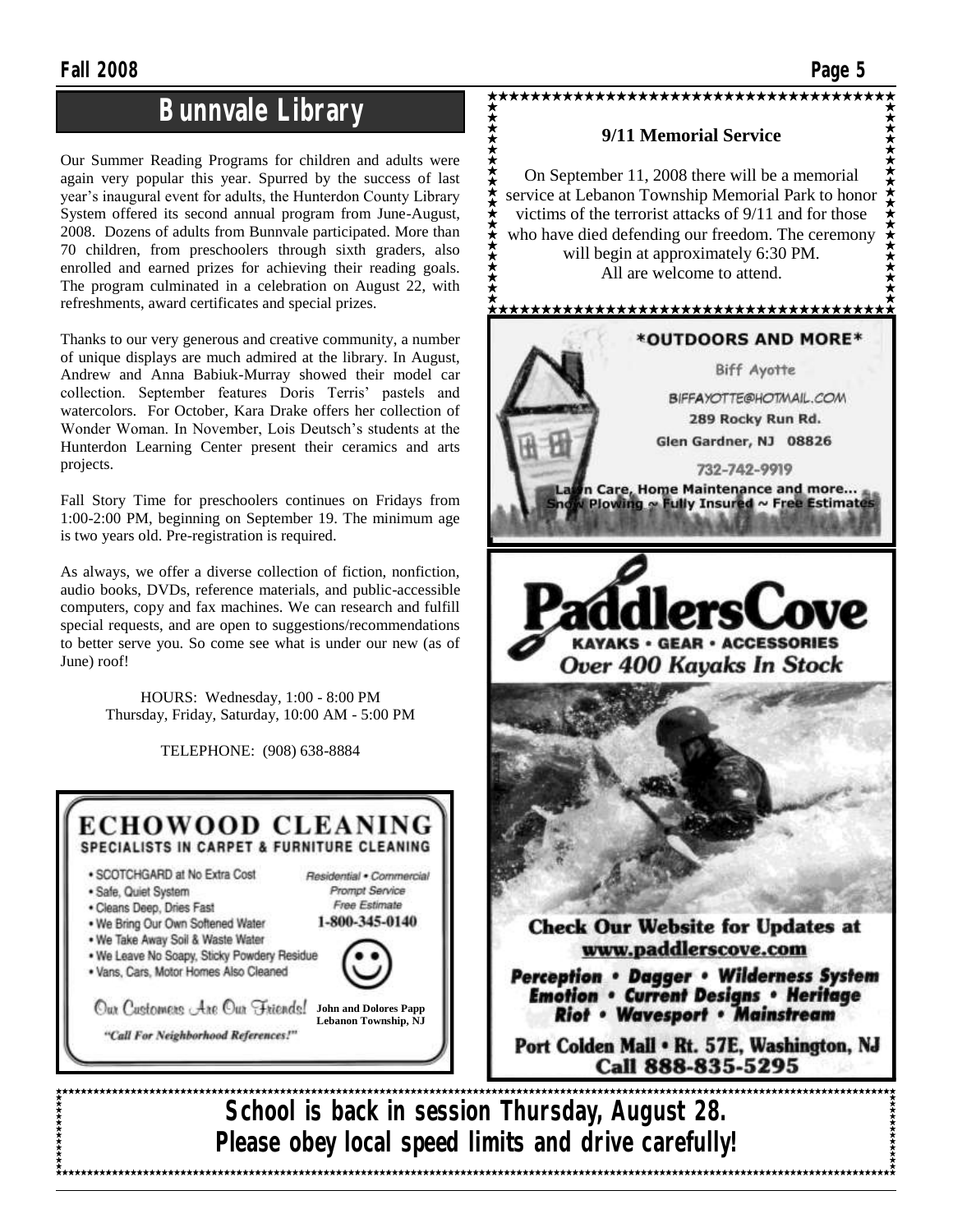### **New County Parks Open in Township Miquin Woods and Crystal Springs**

Two new County parks have opened in our township in the past year. These parks are part of a tremendous state, county and Lebanon Township municipal effort to preserve the headwaters of Spruce Run Creek. Spruce Run Creek is one of only three waterways that flow into Spruce Run Reservoir, which provides clean, healthy, drinking water to families in four counties. You can find more information about the parks at www.co.hunterdon.nj.us/depts/parks/guides/parkareas.htm or call the County Parks Department at (908) 782-1158.

**Miquin Woods** is located off of Newport Road and covers about 300 acres. Park your car in the grassy lot and hike or bicycle down the woodland trails; some of the trails will be great to cross-country ski if we get enough snow this winter. Don't forget your binoculars. Miquin means "feather" in Lenape and the park promises to be a great spot to see migrating spring and fall warblers as well as forest and grassland bird species. Spruce Run Creek runs through the park and feeds a small pond. Together they provide habitat for several kinds of aquatic amphibians, reptiles, large-mouth bass and sunfish.

You can find the new **Crystal Springs** section of Teetertown Preserve by driving down Pleasant Grove Road towards Washington Township. Look for a small green street sign on the left that says "47-51" and go to the end of that road. Park in the lot about 500 feet down the driveway on the right. The 233 acre park contains a great combination of mature forest, natural meadows and abundant water, which make this great habitat for many bird species which are declining in this area, such as Bobolink and Eastern Meadowlarks. Look for migratory ducks and herons on the five ponds, as well as frogs and turtles, but don't be shy about bringing your fishing rod! Be aware that there is active farmland at Crystal Springs. The county has a contract with one of our local farmers; remember to stay on the trails so he can have a good harvest!

#### **Lebanon Township Spectacular Custom Colonial on 6 acres!**

### **Offered at \$550,000**

Take advantage of this incredible opportunity to own this custom built, lovingly maintained and meticulously updated by one owner, 4 bedroom, 2½ bath Colonial perfectly located in Lebanon Township. Loaded with character this home has many unique features beginning with the rocking chair front porch with custom screens, spacious rooms, antique pocket doors, wood stove, walk-in closets in all bedrooms, convenient first floor laundry, central vacuum, full daylight walk-out basement, private decks, gleaming wood floors, solid wood doors and a walk-up attic. A bonus feature of this home is the detached, oversized garage with a finished loft area with heat and air conditioning that would make a great home office, studio or teen retreat. The private 6 acre lot in a peaceful cul-de-sac neighborhood is a fantastic commuting location, minutes to 78/22/31, the train station, shopping and Lebanon Township's great schools and local parks!







**Sharon Groben** Realtor®/Sales Associate & Lebanon Township Resident Office 908-439-2777 ext. 150 Cell 908-303-9385 GoGroben@earthlink.net Visit my web site to view all the listings on the

Garden State MLS at SharonGroben.com





Weichert Oldwick Office. 126 Oldwick Road Oldwick, New Jersey, 08858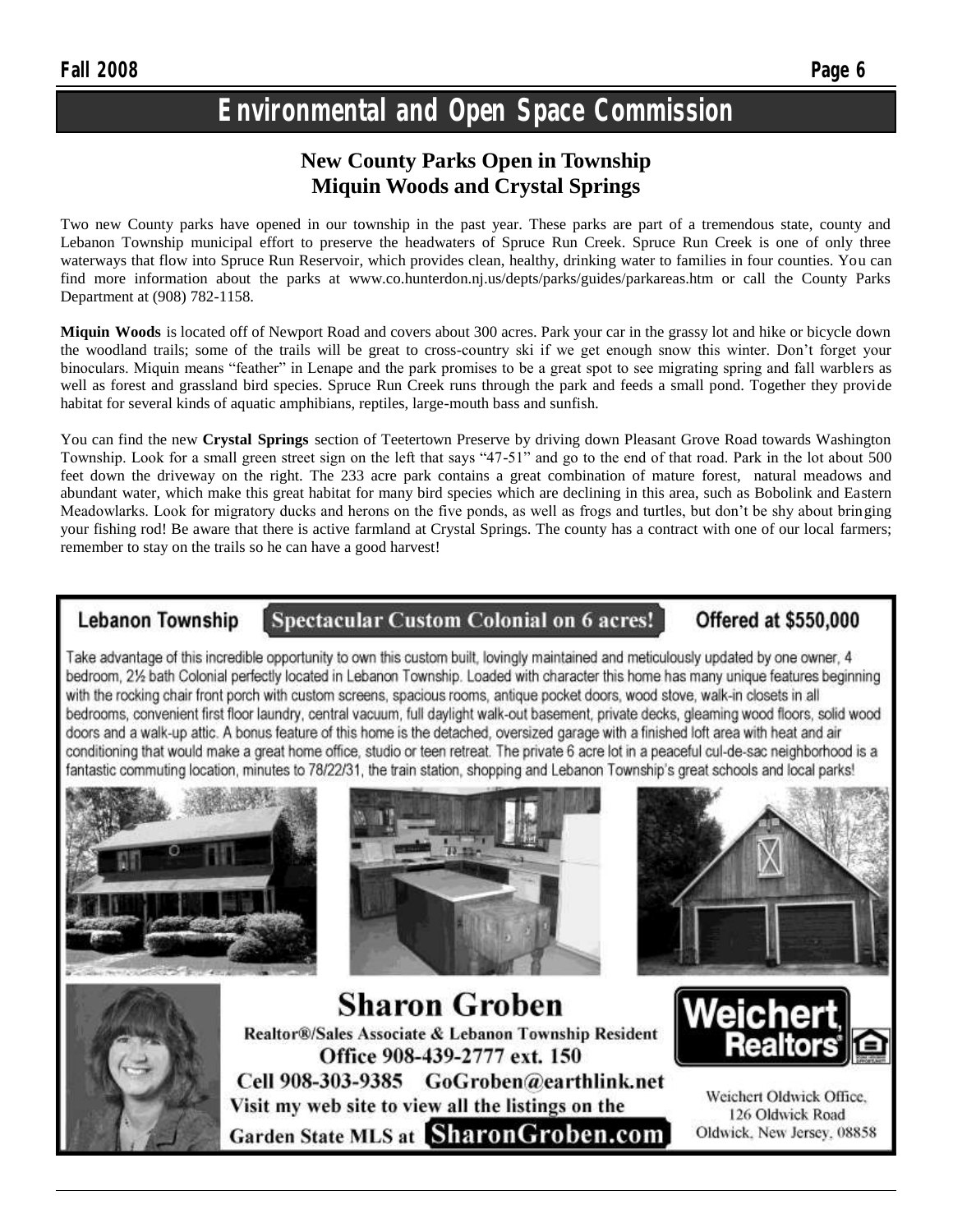### **Historians**

### *A Look back at our Heritage ... By Ralph Lomerson Lebanon Township Historian*

#### *Lebanon Township to hold Gay Event SLABTOWN SCANDALS August 1943*

*An entertainment to provide funds for equipment for the Lebanon Township Canteen Corps will be held on September 11, 1943, Eugene L. Sharrer, Chairman of that municipality's Defense Council announced Tuesday. The affaire will be held at Mount Lebanon Grange's picturesque ninety year old church structure on the hilltop back of Anthony Road.*

*A buffet supper, prepared and served by the newly organized Canteen Corps, which boasts a dozen of the best cooks in the township, will be a feature of the night. Seating arrangements and decorations will be in the style of the fashionable New York supper clubs, lively entertainment and music for dancing will be provided. All talent will be local.*

#### *SCANDALS Set Record at Mount Lebanon Grange Hall*

*Long promised and widely heralded SLABTOWN SCANDALS Saturday night attracted a crowd that jammed Mount Lebanon Grange Hall and its lawn with more than a capacity crowd. If the SCANDALS are not soon repeated, and made an annual north Hunterdon event, it will not be because the throng failed to show appreciation of a good show.*

*Proceeds from the affair go to the Canteen Corps of the Lebanon Township Defense Committee to be used in connection with the Corp's war work. Mrs. Bland Gaynor, Chairman of the Corps, together with her husband, Leonard Gaynor, wrote the original songs and skits for the SCANDALS.*

#### *Crowd Kept Coming*

*The program started with a buffet supper. Everything went along with military precision, but the crowd refused to stop coming. The hall was packed to capacity, a line waited at the door and cars jammed the road a mile back. Everyone was served however, and after tables were removed the last ticket holder got through the doors and was given a seat.*

*Talent was 100 per cent local. The first act opened with "Battle Song of the Mountain Men," by Lloyd Smith. Dr. Herbert Wykle gave a recitation, pretty Miss Betsy Barns gave a cape and ballet dance. Michael and Peter Antonow offered a swell instrumental specialty. Then came a side-splitter number in which the following courageous fellows imitated their spouses at "a very important meeting": Ellsworth Schuster, Charles Goeger, Eugene Sharrer, George D. Polt, George and Lawrence Bolz,* 

*Leonard Gaynor and "Sunbeam Goeger". (Sunbeam was a rooster from the chicken farm of Charles Goeger, located at the intersection of Anthony Road and Woodglen Road.) The first act ended with a pretty number by Lois MacDonald and the chorus, consisting of Hilda Lanning, Marie Polt, Jean Hixon, Tessie Bodner, Pauline Bodner and Barbara Bowers.*

*The second act opened with a piano solo by Robert Kuebler, a dance by Miss Barnes, a number by Dr. Wykle and "Nancy" (a dog), a song by Lois MacDonald, and "Slabtown Sal" by George Bolz, Lawrence Bolz, George Polt and chorus. Costumes were by Mrs. Gaynor, dance routines by Miss Barns, Mrs. Oscar Goeger and Mrs. Anna Polt handled the wardrobes, Mrs. John Schuster was door manager and Mrs. Hazel Barns was stage manager.*

*Supper was prepared and served by Chairman, Bland Gaynor and Lieutenants, Cora Hand, Grace Beha, Isabel Schuster, Esther Hopson, Rand Hupp, Mary Friars, Hettie Wilson, Ruth Lomerson, Edna Laffan and Josephine Rogers. Other services were performed by: Aids, Caroline Bleck, Mildred Lomerson, Elizabeth Angell, Cecelia Sharrer, Barbara Young and Elizabeth Smith; Headwaiter, Putnam MacDonald; Cider Bar, Frank Laffan; Busboys Donald Sliker, Leroy Williams and Franklin O'Rourke; Check Girl, Mary Jenkins; Police guards, Stewart Rogers and Arthur Blaizer; Sound Men, James Waters, Dan O'Donnell and Braxton Barns.*

Historian note: Slabtown was another name for the Newport section of Lebanon Township in the latter part of the 1800's because there were two saw mills located there.

### **LTAA**



### **Basketball Commissioner Urgently Needed!**

The Lebanon Township Athletic Association is in dire need of a new Basketball Commissioner. For the past 10 years, Jim Miller of Califon has served as

our Basketball Commissioner. Jim retired last year and we need someone to take over his responsibilities. **Without a Commissioner, LTAA will not be able to run a Basketball program this year.** The position is open to Lebanon Township and Califon residents. Please consider serving. For additional information regarding the duties of the position, please attend our annual meeting on September 8 at 7:30 PM in the Woodglen School Library, contact LTAA Board President Jim Foran at (908) 835-9273, or email ltaacentral@yahoo.com.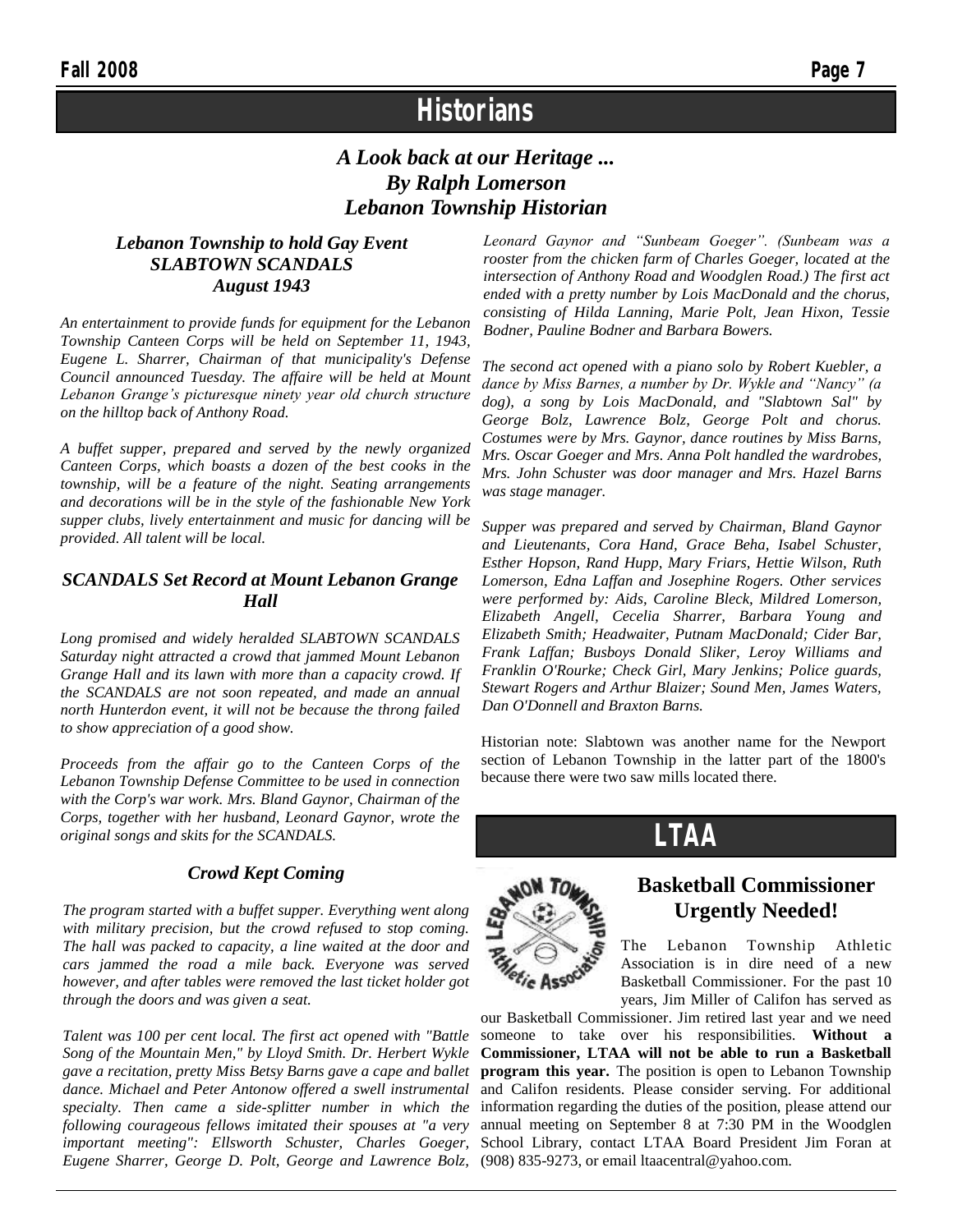### **Township Depot Continues**

The Township Recycling Depot is held on the **third Saturday of each month** from 8:30 AM to 11:30 AM behind the First Aid Squad and Municipal Buildings, 530 West Hill Road. Containers (aluminum, bi-metal, glass, and #1 and #2 plastics) can be commingled. Cardboard, newspapers and junk mail/ magazines should be bundled and tied separately. Household batteries can also be dropped off.

### **HCUA Electronics Collection Day - September 27**

The Hunterdon County Utilities Authority (HCUA) will hold an electronics collection day on Saturday, **September 27** from 9:00 AM – 1:00 PM at the Hunterdon County Library Complex, State Route 12, Flemington. They will accept up to 10 items containing electronic circuit boards such as: computers, monitors, speakers, televisions, VCRs, DVD & CD players, fax machines, stereo equipment, radios, cellular & cordless telephones.

For larger quantities or commercial disposal of other items, contact Advanced Recovery, Inc. at (866) 794-8050.

For more information, contact HCUA at (908) 788-1110 or by email at hcua@co.hunterdon.nj.us, or check their web site at http://co.hunterdon.nj.us/depts/swr/specialcleanup.htm.

### **HCUA Household Hazardous Waste Cleanup Day - November 8**

The Hunterdon County Utilities Authority (HCUA) will hold a hazardous waste cleanup day on Saturday, **November 8** from 9:00 AM - 1:00 PM (rain or shine) at the Hunterdon County Complex, Route 12 East, Flemington. They will accept up to 10 gallons or 80 lbs. of the following: latex paint, oil based paint, paint thinner, asbestos pipe wrap, varnish/stains, insecticides, pesticides, gasoline, herbicides, pool chemicals, aerosol cans, kerosene, gas/oil mix, photographic chemicals, battery acid, drain cleaner, mercury, fuel oil/sludge, diesel fuel, fluorescent tubes, fire extinguishers, thermostats and acetylene cylinders. Consolidate latex paints and oil based paints, keeping them type separated, to make full cans. Wrap fluorescent tubes in newspaper or put back in original sleeve. They will accept with no quantity limit: used motor oil, anti-freeze, and automotive and household batteries. They will not accept empty containers, radioactive materials, explosives, air conditioners, pentachlorophenol, PCBs, silvex, solid waste, tires, electronics, propane tanks and helium tanks.

For more information, contact HCUA at (908) 788-1110 or by email at hcua@co.hunterdon.nj.us, or check their web site at http://co.hunterdon.nj.us/depts/swr/hcua.htm.



For 29 years, Hayth's Preschool has been providing exceptional child-centered programs structured around the individual needs of each child. It is a place where wonderful memories are made.

#### **Programs Offered**

| $9:00 AM - 11:30 AM$                    | All programs are a                         |  |  |
|-----------------------------------------|--------------------------------------------|--|--|
| $9:00 AM - 12:15 PM$                    | hands on approach<br>for every child. This |  |  |
| 7:00 AM $-$ 5:45 PM (full day)          | allows each child a                        |  |  |
| 7:00 AM $- 12:15$ PM (half day)         | multi-sensory<br>approach to grow and      |  |  |
| $9:00 AM - 3:00 PM$                     | develop life-long<br>skills.               |  |  |
| $11:45$ AM $- 3:00$ PM $+$ Kindergarten |                                            |  |  |

#### **Before and After School Programs**

Before and after school busing available for Lebanon Township School students in grades Kindergarten and up. Busing is available for AM and PM Kindergarten students.

Open enrollment • Call today to schedule a visit • 908-638-8448 We look forward to meeting you!

**\$30 Off Registration Fee with Advertisement**

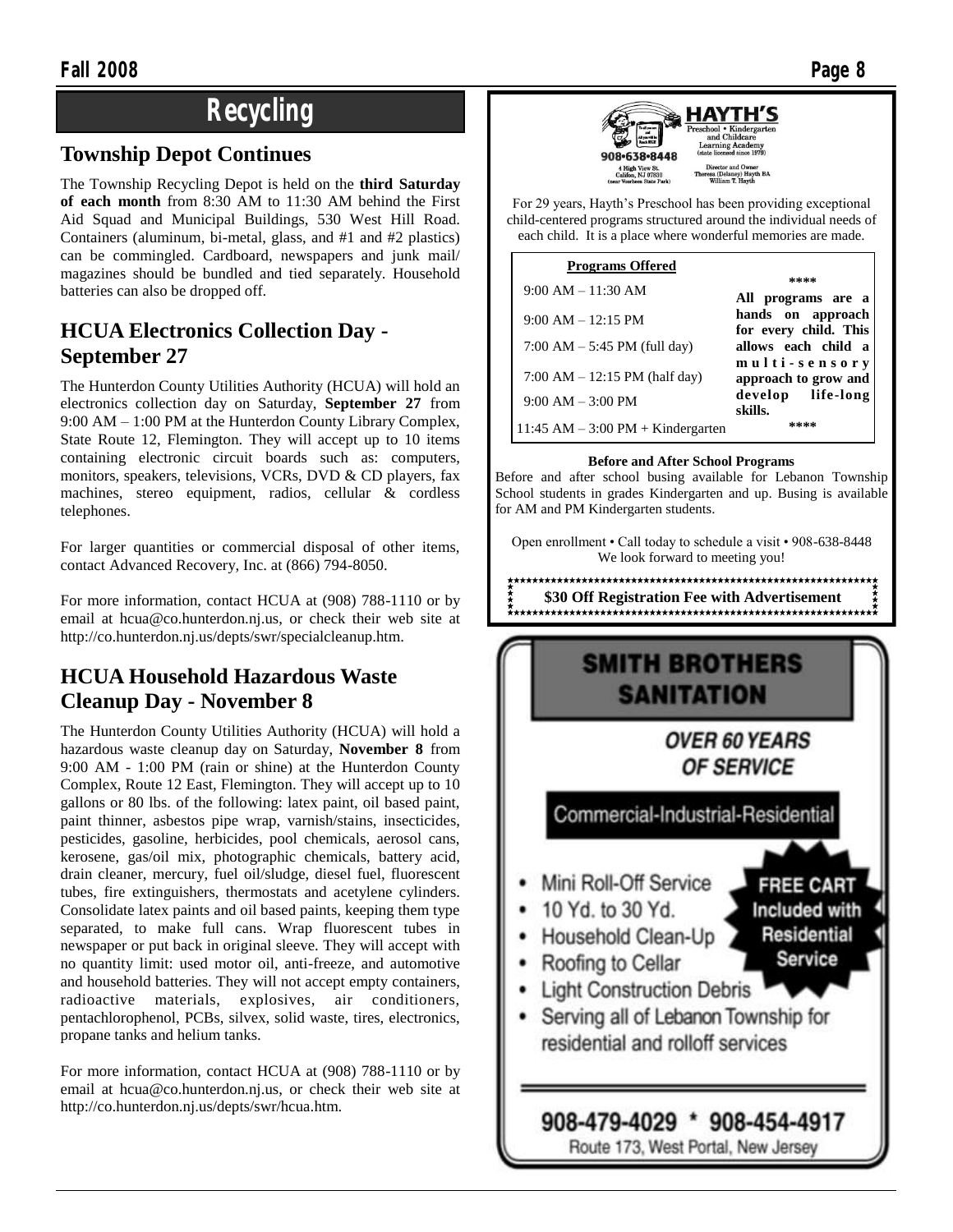### **Recreation Commission**

### **Looking for New Members!**

The Recreation Commission is looking for new members. We currently have one opening on the Commission and are anticipating several openings for next year as some of our members will be moving on to other things.

Our current responsibilities include A Visit with Santa, the Easter Egg Hunt, providing discount amusement park tickets for purchase by township residents through our association with New Jersey Recreation and Parks Association (NJRPA), subsidizing the summer recreation program run by Work-Family Connection at Valley View School, and running the pumpkin painting table at Day in the Park.

We welcome new ideas and suggestions on ways to improve our service to the township. We meet the first Thursday of each month at 7:00 PM at the Municipal Building. If you think you might be interested in joining us, please attend one of our meetings or contact Karen Newman at (908) 638-4332 or by email at karennewman@embarqmail.com.

We look forward to hearing from you.

### **Community News**

### **Two Township Residents Receive Eagle Scout Awards**

On June 4, 2008, the Mayor and Township Committee issued proclamations to congratulate Kyle Anastasio and Mike Gaykowski, Boy Scouts of America, Troop 92, for attaining the designation of Eagle Scout. Their Eagle Scout awards were presented to them at an Eagle Court of Honor Recognition Ceremony on June 8 at the Lebanon Township First Aid Squad.

As part of the requirements for their awards, both young men performed and successfully completed and passed the rigid requirements exacted to achieve an Eagle Scout Award. They each completed community service projects which will benefit township residents for years to come. Kyle planned and built 12 picnic tables for the Lebanon Township Memorial Park and Mike built a Welcome Center at the Teetertown Reserve at Mountain Farm.

We congratulate and commend both Kyle and Mike for their service and achievements.

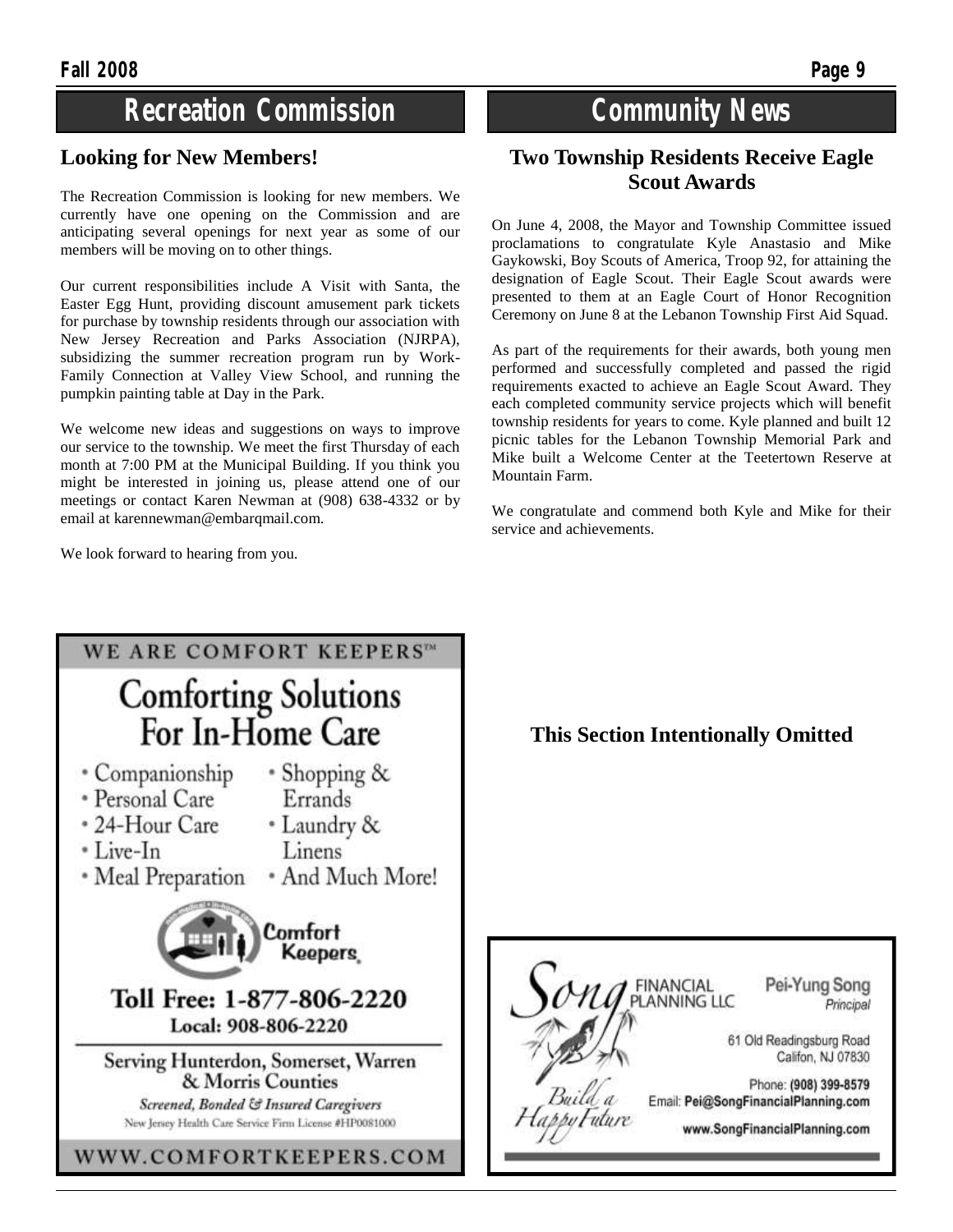### **Community News (continued)**

### **Volunteers Needed! Calling all Gardeners**

Lebanon Township has various small gardens that require some maintenance during the spring, summer and fall seasons. If you can spare one or two hours several times a month to help with the gardening, it would be of great assistance. The gardens include the Laul Garden and the Richard Cudina Memorial in Memorial Park, the Municipal Building, Bunnvale Library, and the Museum.

Please consider volunteering and enjoying the company of fellow gardeners, master gardeners or beginning gardeners. Contact Georgia Cudina at (908) 832-1005 for further information.

### **This Section Intentionally Omitted**



#### SERVING HUNTERDON COUNTY AND SURROUNDING AREAS

| <b>RENOVATIONS</b>              | <b>COMPUTER LINES</b>                |
|---------------------------------|--------------------------------------|
| <b>ADDITIONS</b>                | PHONE / FAX WIRING                   |
| <b>NEW CONSTRUCTION</b>         | CEILING AND ATTIC FANS               |
| <b>SERVICE UPGRADES</b>         | WASHERS, DRYERS, A/C LINES           |
| <b>OUT DOOR LIGHTING</b>        | <b>TRACK &amp; RECESSED LIGHTING</b> |
| <b>GENERATOR BACK-UP WIRING</b> | <b>SMOKE DETECTORS</b>               |
| TROUBLE SHOOTING / REPAIRS      | <b>HOT WATER HEATERS</b>             |
|                                 |                                      |

### EFFICIENT, COURTEOUS SERVICE, QUALITY WORK

#### **FREE ESTIMATES**

John J. MacKenzie

 $(908) 638 - 8534$ 





*<u>DEPENDABLE</u>* **SKRVICK SINCE 1936** 

INSURANCE FOR ALL YOUR NEEDS

908-638-8558 or toll free 800-476-7466

www.groendyke.net E-mail airgro@att.nct

295 Route 513, Califon, NJ 07839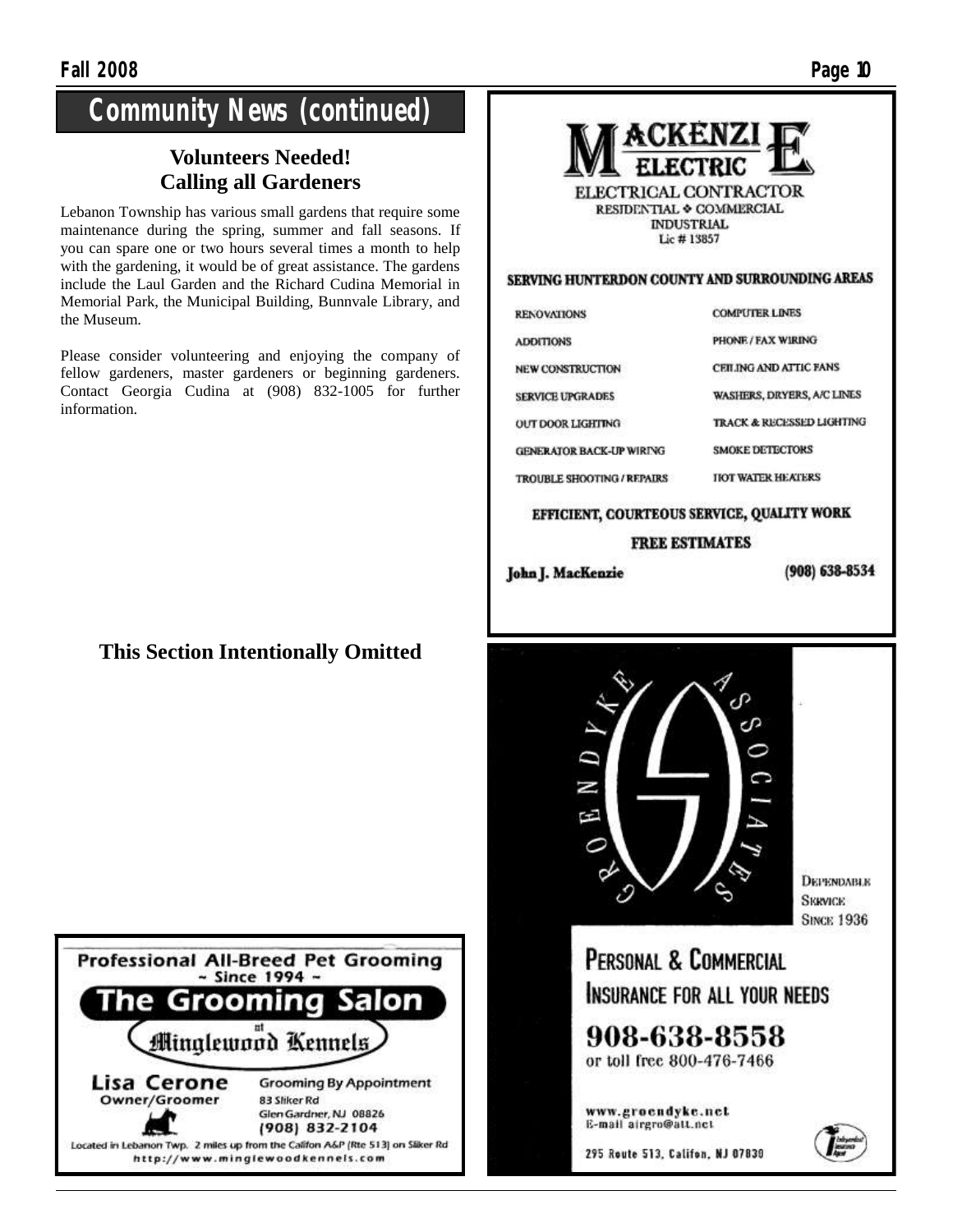## **Township Directory**

| <b>TOWNSHIP COMMITTEE</b>                                                                                                                                     |                                              |                 |                       |                                                                                 | <b>FIRE – POLICE – FIRST AID</b> |                                                          |                                                           |                    |                    |
|---------------------------------------------------------------------------------------------------------------------------------------------------------------|----------------------------------------------|-----------------|-----------------------|---------------------------------------------------------------------------------|----------------------------------|----------------------------------------------------------|-----------------------------------------------------------|--------------------|--------------------|
| Mayor - George Piazza                                                                                                                                         | Relocation Assistance, North Hunterdon Court |                 |                       | $(908) 638 - 1104$<br><b>Police Emergency</b>                                   |                                  |                                                          |                                                           | 911                |                    |
| Deputy Mayor - Ed Post                                                                                                                                        | Standing Committees, COAH, Open Space        |                 |                       | $(908) 832 - 6930$                                                              |                                  | Police Dispatch                                          |                                                           |                    | $(908) 638 - 8515$ |
| Frank Morrison                                                                                                                                                | Police, Fire, Rescue                         |                 |                       | $(908) 832 - 5263$                                                              |                                  | Chief, Chris Mattson                                     |                                                           |                    | $(908) 638 - 8516$ |
| Patricia Schriver                                                                                                                                             | Administration, Finance                      |                 |                       | $(908) 832 - 7066$                                                              |                                  | <b>First Aid Squad Emergency</b>                         |                                                           | 911                |                    |
| Jay D. Weeks                                                                                                                                                  | <b>Public Works</b>                          |                 |                       | (908) 832-7155                                                                  |                                  | Squad Captain, Ken Ader                                  |                                                           | $(908) 638 - 0549$ |                    |
| <b>MEETINGS</b>                                                                                                                                               |                                              |                 |                       |                                                                                 |                                  | Bookings, Kyle Anastasio                                 |                                                           |                    | $(908)$ 303-9416   |
| Meetings held at the Municipal Building unless otherwise specified                                                                                            |                                              |                 |                       |                                                                                 | <b>Fire Department Emergency</b> |                                                          |                                                           |                    | 911                |
| <b>Township Committee</b>                                                                                                                                     |                                              |                 | 7:00 PM 1st & 3rd Wed |                                                                                 |                                  | Chief, Jay Harkins                                       |                                                           |                    | $(908) 638 - 8116$ |
| Board of Health                                                                                                                                               |                                              |                 |                       | 6:30 PM 1st Wed as needed                                                       |                                  | Fire Official, Gary Apgar                                |                                                           |                    | $(908) 537 - 6670$ |
| Planning Board                                                                                                                                                |                                              |                 |                       | 7:00 PM 3rd Tues (1st if needed)                                                |                                  | Burning Permits, Bob Dove                                |                                                           | $(908) 689 - 7771$ |                    |
| Board of Adjustment                                                                                                                                           |                                              | 7:30 PM 4th Wed |                       |                                                                                 |                                  | <b>Office of Emergency Management</b>                    |                                                           |                    |                    |
| Environmental<br>and<br>Commission                                                                                                                            | Open<br>Space                                | 7:00 PM 1st Mon |                       |                                                                                 |                                  |                                                          | Coordinator, Warren Gabriel                               |                    | $(732)$ 921-0764   |
| Park Committee                                                                                                                                                |                                              | 7:30 PM 2nd Mon |                       |                                                                                 |                                  |                                                          | <b>North Hunterdon Municipal Court</b>                    |                    | (908) 735-7775     |
| <b>Agricultural Advisory Board</b>                                                                                                                            |                                              | 7:00 PM 2nd Mon |                       |                                                                                 |                                  |                                                          |                                                           | <b>SCHOOLS</b>     |                    |
| <b>Recreation Commission</b><br>7:00 PM 1st Thurs                                                                                                             |                                              |                 |                       |                                                                                 |                                  | Valley View School                                       |                                                           | Grades $K - 4$     | (908) 832-2175     |
| Library Committee                                                                                                                                             |                                              |                 |                       | 7:30 PM 2nd Wed at the Library                                                  |                                  | Woodglen School                                          |                                                           | Grades $5 - 8$     | $(908) 638 - 4111$ |
| Historians                                                                                                                                                    |                                              |                 |                       | 7:30 PM 1st Thurs at the Museum                                                 |                                  | Voorhees High School                                     |                                                           | Grades $9 - 12$    | $(908) 638 - 6116$ |
| <b>TOWNSHIP CONTACTS</b>                                                                                                                                      |                                              |                 |                       |                                                                                 |                                  |                                                          |                                                           |                    |                    |
| Township Clerk, Registrar of Vital Statistics<br>Karen Sandorse                                                                                               |                                              |                 |                       | (908) 638-8523 x11                                                              |                                  |                                                          |                                                           |                    |                    |
| Deputy Clerk, Dog Licensing Agent, Deputy Registrar<br>Kimberly Jacobus                                                                                       |                                              |                 |                       |                                                                                 | $(908)$ 638-8523 x10             |                                                          |                                                           |                    |                    |
| <b>Tax Collector</b>                                                                                                                                          |                                              |                 | Mary Hyland           |                                                                                 |                                  | (908) 638-8523 x15<br>Hours: Mon & Wed 8:00 AM - 4:30 PM |                                                           |                    |                    |
| Treasurer                                                                                                                                                     |                                              | Julia Gambert   |                       | (908) 638-8523 x19                                                              |                                  | Hours: Wed & Fri 8:00 AM - 4:30 PM                       |                                                           |                    |                    |
| Assessor                                                                                                                                                      |                                              | Mary Mastro     |                       | (908) 638-8523 x17                                                              |                                  | Hours: Tues & Wed $8:00 AM - 4:30 PM$ and by appointment |                                                           |                    |                    |
| Planning Board Clerk & Board of Adjustment Secretary                                                                                                          |                                              | Gail Glashoff   |                       | (908) 638-8523 x22                                                              |                                  |                                                          |                                                           |                    |                    |
| Zoning Officer                                                                                                                                                |                                              |                 | John Flemming         | (908) 638-8523 x20                                                              |                                  | Hours: Mon & Wed 1:00 PM - 4:00 PM                       |                                                           |                    |                    |
| Lost Dogs                                                                                                                                                     |                                              |                 | Judy Dunlap           |                                                                                 | $(908) 537 - 2678$               |                                                          |                                                           |                    |                    |
| Hunterdon Humane Animal Shelter                                                                                                                               |                                              |                 |                       |                                                                                 | (908) 996-2525                   |                                                          |                                                           |                    |                    |
| Department of Public Works                                                                                                                                    |                                              |                 | Paul R. Jones         |                                                                                 |                                  | $(908) 537 - 2850$                                       |                                                           |                    |                    |
| Library Committee & Memorial Park Committee                                                                                                                   |                                              |                 |                       | Art Gerlich, Chair                                                              | $(908)$ 638-4331                 |                                                          |                                                           |                    |                    |
| Recreation Commission                                                                                                                                         |                                              |                 |                       | Karen Newman                                                                    | $(908) 638 - 4332$               |                                                          |                                                           |                    |                    |
| Memorial Garden                                                                                                                                               |                                              |                 | Eva Burrell           |                                                                                 | (908) 537-2424                   |                                                          |                                                           |                    |                    |
| Recycling Committee                                                                                                                                           |                                              |                 | Jan Gibas             |                                                                                 | $(908) 638 - 4784$               |                                                          |                                                           |                    |                    |
| Webmaster & Newsletter                                                                                                                                        |                                              |                 |                       | Karen Newman                                                                    | $(908) 638 - 4332$               |                                                          | Email information to karennewman@embarqmail.com           |                    |                    |
| <b>Bunnvale Library</b>                                                                                                                                       |                                              |                 |                       | $(908) 638 - 8884$<br>Hours: Wed 1:00 - 8:00 PM, Thurs - Sat 10:00 AM - 5:00 PM |                                  |                                                          |                                                           |                    |                    |
| Township of Lebanon Museum at New Hampton                                                                                                                     |                                              |                 |                       | $(908) 537 - 6464$                                                              |                                  |                                                          | Hours: Tues & Thurs 9:30 AM - 5:00 PM, Sat 1:00 - 5:00 PM |                    |                    |
| Hunterdon County Transfer Station                                                                                                                             |                                              |                 |                       | $(908)$ 236-9088                                                                |                                  |                                                          |                                                           |                    |                    |
| Hunterdon County Board of Health                                                                                                                              |                                              |                 |                       | $(908) 788 - 1351$                                                              |                                  |                                                          |                                                           |                    |                    |
| Construction Office, Christy Hoffman Farm, 108 Rt 512, Califon, NJ 07830                                                                                      |                                              |                 |                       | (908) 832-5552                                                                  |                                  | Hours: Mon - Fri 8:30 AM - 4:00 PM                       |                                                           |                    |                    |
| For scheduling use of the Municipal Building Meeting Rooms or reserving the Memorial Park pavilion or fields, contact the Municipal Building at 638-8523 x10. |                                              |                 |                       |                                                                                 |                                  |                                                          |                                                           |                    |                    |